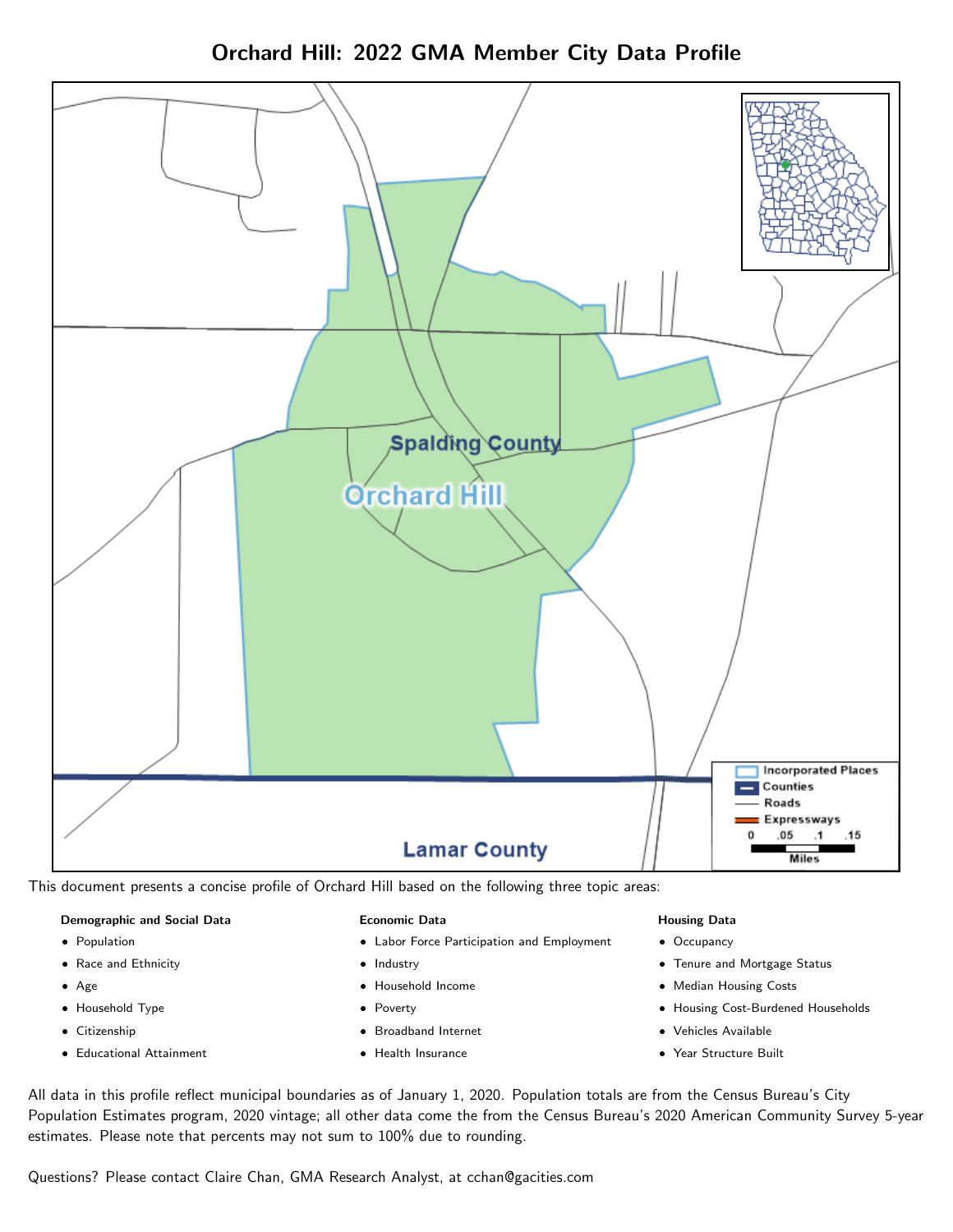# Orchard Hill: Demographic and Social





# **Citizenship**

| <b>Native Born</b><br>100% |  |
|----------------------------|--|

Race and Ethnicity



Source: U.S. Census Bureau, City Population Estimates, 2020 vintage Source: American Community Survey, 2020 5-year estimates, table B03002

## Household Type



Source: American Community Survey, 2020 5-year estimates, table B01001 Source: American Community Survey, 2020 5-year estimates, table B11001

#### Educational Attainment



Source: American Community Survey, 2020 5-year estimates, table B05002 Source: American Community Survey, 2020 5-year estimates, table B15002

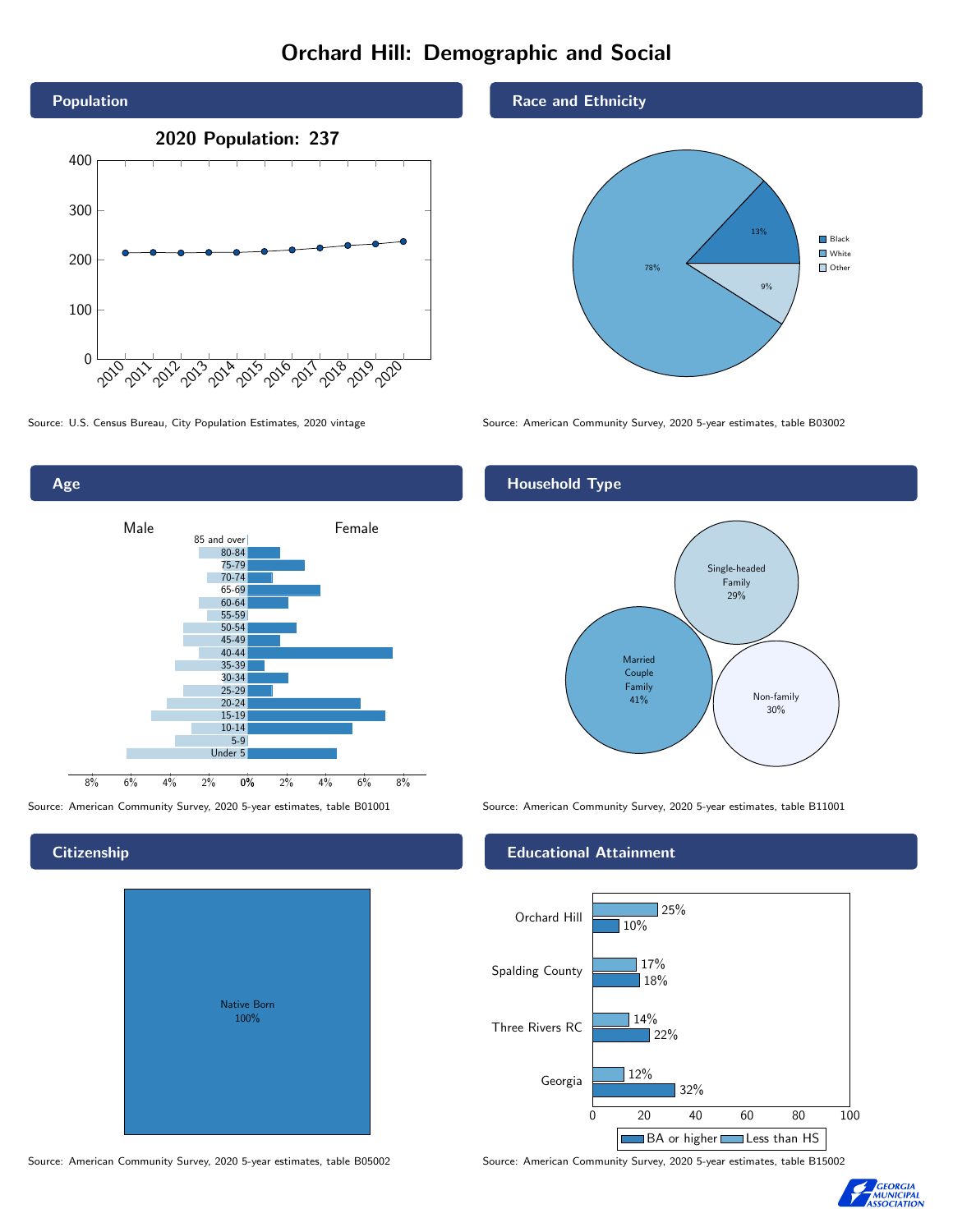# Orchard Hill: Economic



Source: American Community Survey, 2020 5-year estimates, table B23001 Note: Unemployment rate is based upon the civilian labor force.

### Industry

| Agriculture, forestry, fishing and hunting, and mining      | $0\%$ |
|-------------------------------------------------------------|-------|
| Construction                                                | $4\%$ |
| Manufacturing                                               | 25%   |
| <b>Wholesale Trade</b>                                      | $0\%$ |
| Retail Trade                                                | 15%   |
| Transportation and warehousing, and utilities               | $4\%$ |
| Information                                                 | 13%   |
| Finance and insurance, real estate, rental, leasing         | $0\%$ |
| Professional, scientific, mgt, administrative, waste mgt    | $2\%$ |
| Educational services, and health care and social assistance | 26%   |
| Arts, entertainment, recreation, accommodation, food        |       |
| service                                                     |       |
| Other services, except public administration                | $4\%$ |
| Public administration                                       | 6%    |

Source: American Community Survey, 2020 5-year estimates, table C24030



Source: American Community Survey, 2020 5-year estimates, tables B19013 and B19025 Source: American Community Survey, 2020 5-year estimates, table B17010



#### Poverty



# **Health Insurance**



Source: American Community Survey, 2020 5-year estimates, table B28002 Source: American Community Survey, 2020 5-year estimates, table B18135